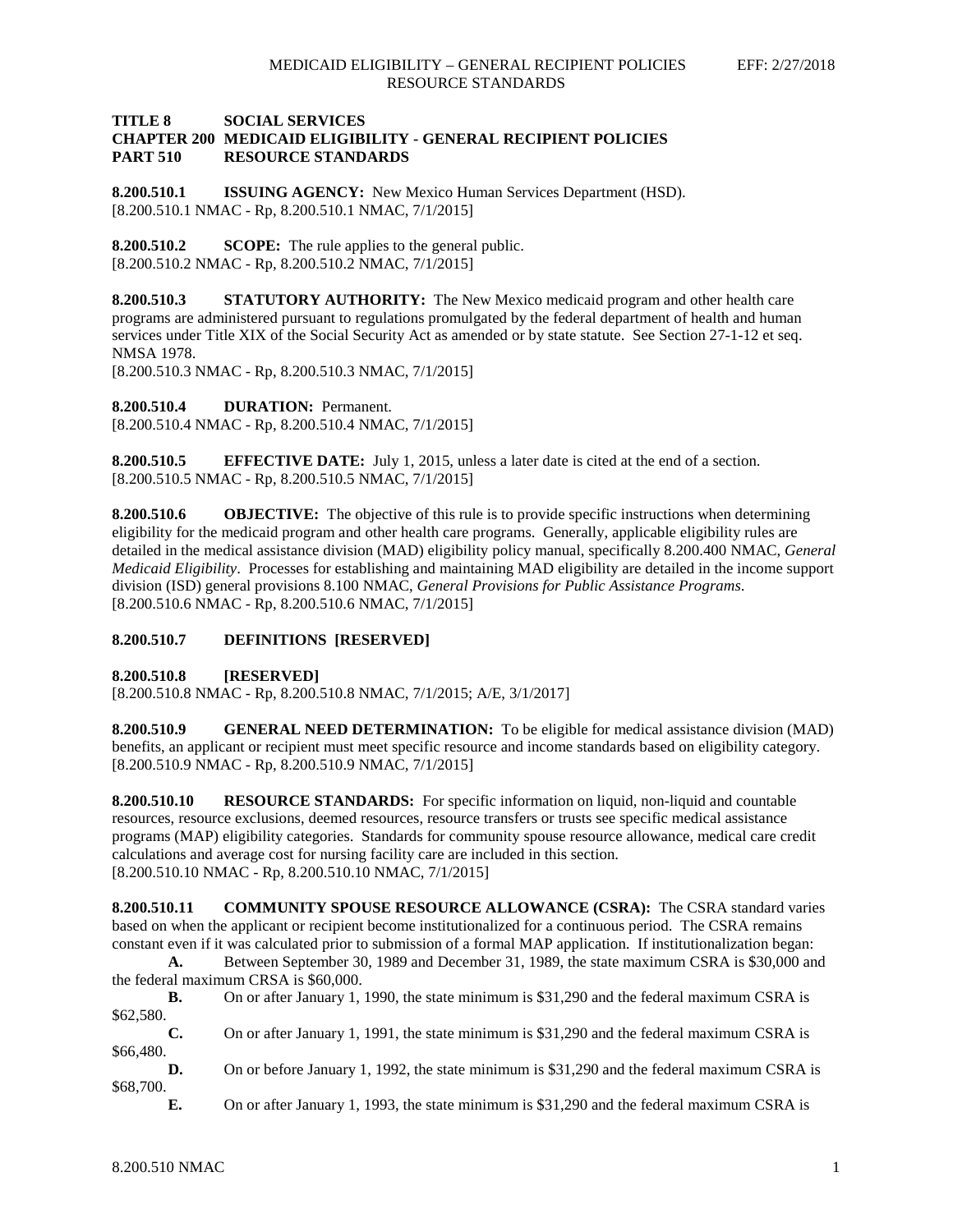| \$70,740.                                                                           |                                                                                            |  |  |  |
|-------------------------------------------------------------------------------------|--------------------------------------------------------------------------------------------|--|--|--|
| F.                                                                                  | On or after January 1, 1994, the state minimum is \$31,290 and the federal maximum CSRA is |  |  |  |
| \$72,660.<br>G.                                                                     | On or after January 1, 1995, the state minimum is \$31,290 and the federal maximum CSRA is |  |  |  |
| \$74,820.                                                                           |                                                                                            |  |  |  |
| Н.                                                                                  | On or after January 1, 1996, the state minimum is \$31,290 and the federal maximum CSRA is |  |  |  |
| \$76,740.                                                                           |                                                                                            |  |  |  |
| L.                                                                                  | On or after January 1, 1997, the state minimum is \$31,290 and the federal maximum CSRA is |  |  |  |
| \$79,020.<br>J.                                                                     | On or after January 1, 1998, the state minimum is \$31,290 and the federal maximum CSRA is |  |  |  |
| \$80,760.                                                                           |                                                                                            |  |  |  |
| К.                                                                                  | On or after January 1, 1999, the state minimum is \$31,290 and the federal maximum CSRA is |  |  |  |
| \$81,960.                                                                           | On or after January 1, 2000, the state minimum is \$31,290 and the federal maximum CSRA is |  |  |  |
| L.<br>\$84,120.                                                                     |                                                                                            |  |  |  |
| М.                                                                                  | On or after January 1, 2001, the state minimum is \$31,290 and the federal maximum CSRA is |  |  |  |
| \$87,000.                                                                           |                                                                                            |  |  |  |
| N.                                                                                  | On or after January 1, 2002, the state minimum is \$31,290 and the federal maximum CSRA is |  |  |  |
| \$89,280.<br><b>O.</b>                                                              | On or after January 1, 2003, the state minimum is \$31,290 and the federal maximum CSRA is |  |  |  |
| \$90,660.                                                                           |                                                                                            |  |  |  |
| Р.                                                                                  | On or after January 1, 2004, the state minimum is \$31,290 and the federal maximum CSRA is |  |  |  |
| \$92,760.                                                                           |                                                                                            |  |  |  |
| Q.                                                                                  | On or after January 1, 2005, the state minimum is \$31,290 and the federal maximum CSRA is |  |  |  |
| \$95,100.<br>R.                                                                     | On or after January 1, 2006, the state minimum is \$31,290 and the federal maximum CSRA is |  |  |  |
| \$99,540.                                                                           |                                                                                            |  |  |  |
| S.                                                                                  | On or after January 1, 2007, the state minimum is \$31,290 and the federal maximum CSRA is |  |  |  |
| \$101,640.                                                                          |                                                                                            |  |  |  |
| т.                                                                                  | On or after January 1, 2008, the state minimum is \$31,290 and the federal maximum CSRA is |  |  |  |
| \$104,400.<br>U.                                                                    | On or after January 1, 2009, the state minimum is \$31,290 and the federal maximum CSRA is |  |  |  |
| \$109,560.                                                                          |                                                                                            |  |  |  |
| V.                                                                                  | On or after January 1, 2010, the state minimum is \$31,290 and the federal maximum CSRA    |  |  |  |
| remains \$109,560.                                                                  |                                                                                            |  |  |  |
| W.<br>remains \$109,560.                                                            | On or after January 1, 2011, the state minimum is \$31,290 and the federal maximum CSRA    |  |  |  |
| Х.                                                                                  | On or after January 1, 2012, the state minimum is \$31,290 and the federal maximum CSRA is |  |  |  |
| \$113,640.                                                                          |                                                                                            |  |  |  |
| Y.                                                                                  | On or after January 1, 2013, the state minimum is \$31,290 and the federal maximum CSRA is |  |  |  |
| \$115,920.                                                                          |                                                                                            |  |  |  |
| Z.<br>\$117,240.                                                                    | On or after January 1, 2014, the state minimum is \$31,290 and the federal maximum CSRA is |  |  |  |
| AA.                                                                                 | On or after January 1, 2015, the state minimum is \$31,290 and the federal maximum CSRA is |  |  |  |
| \$119,220.                                                                          |                                                                                            |  |  |  |
| BB.                                                                                 | On or after January 1, 2016, the state minimum is \$31,290 and the federal maximum CSRA is |  |  |  |
| \$119,220.                                                                          |                                                                                            |  |  |  |
| CC.<br>\$119,220.                                                                   | On or after January 1, 2017, the state minimum is \$31,290 and the federal maximum CSRA is |  |  |  |
| [8.200.510.11 NMAC - Rp, 8.200.510.11 NMAC, 7/1/2015; A/E, 1/1/2016; A/E, 3/1/2017] |                                                                                            |  |  |  |
|                                                                                     |                                                                                            |  |  |  |

**8.200.510.12 POST-ELIGIBILITY CALCULATION (MEDICAL CARE CREDIT):** Apply applicable deductions in the order listed below when determining the medical care credit for an institutionalized spouse. **DEDUCTION**<br> **AMOUNT**<br> **A.** Personal needs allowance for institutionalized spouse \$69 Personal needs allowance for institutionalized spouse

| В. |  |  | Minimum monthly maintenance needs allowance (MMMNA) |  | \$2,002 |
|----|--|--|-----------------------------------------------------|--|---------|
|----|--|--|-----------------------------------------------------|--|---------|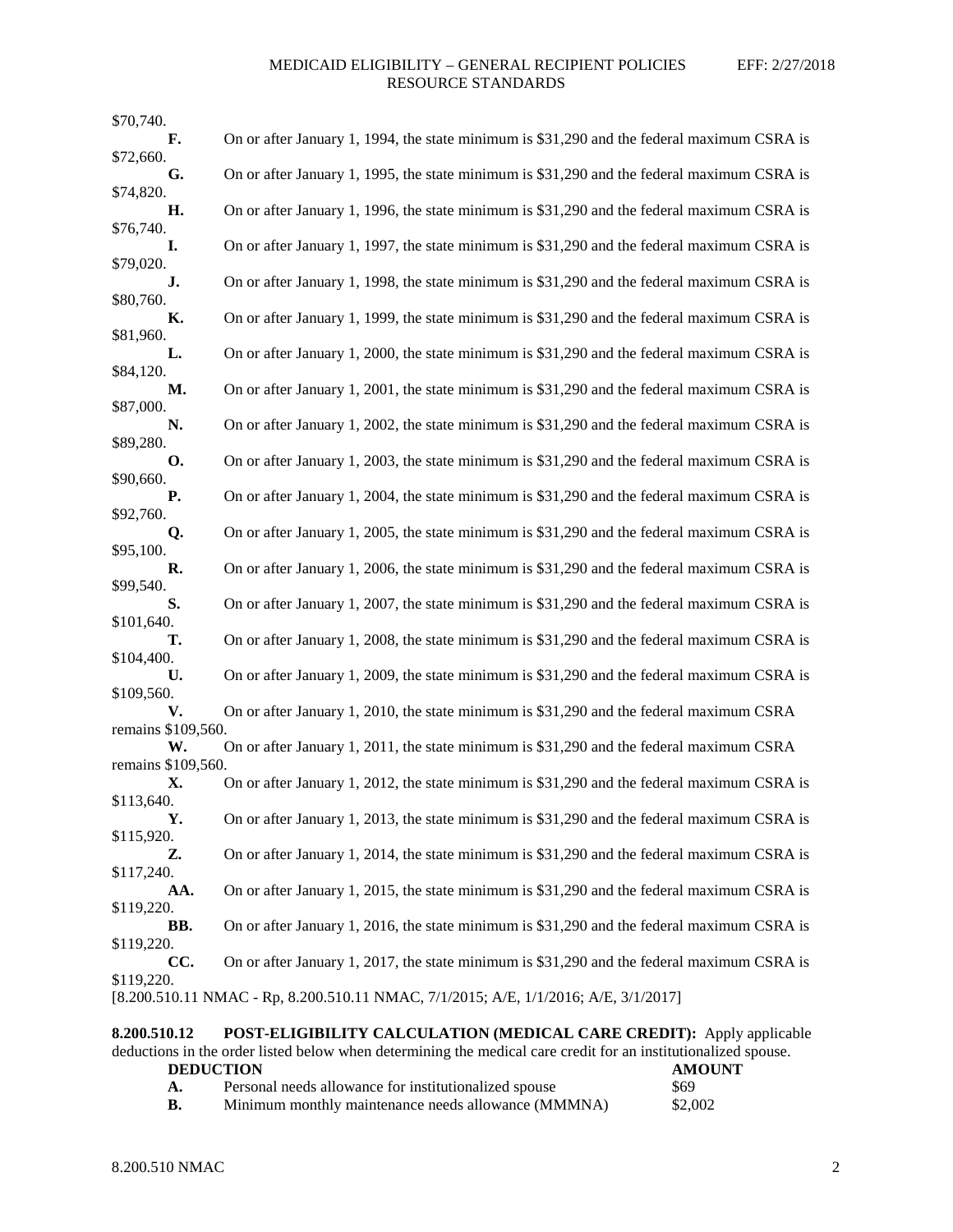**C.** The community spouse monthly income allowance (CSMIA) is calculated by subtracting the community spouse's gross income from the MMMNA:

**(1)** If allowable shelter expenses of the community spouse exceed \$600 deduct an excess shelter allowance from community spouse's income that includes: expenses for rent; mortgage (including interest and principal); taxes and insurance; any maintenance charge for a condominium or cooperative; and an amount for utilities (if not part of maintenance charge above); use the standard utility allowance (SUA) deduction used in the food stamp program for the utility allowance.

**(2)** Excess shelter allowance may not exceed a maximum of \$1,021.

**D.** Any extra maintenance allowance ordered by a court of jurisdiction or a state administrative hearing officer.

**E.** Dependent family member income allowance (if applicable) calculated as follows: 1/3 X MMMNA - dependent member's income).

**F.** Non-covered medical expenses.<br> **G.** The maximum total of the comm

**G.** The maximum total of the community spouse monthly income allowance and excess shelter deduction may not exceed \$3,023.

[8.200.510.12 NMAC - Rp, 8.200.510.12 NMAC, 7/1/2015; A/E, 3/1/2017]

### **8.200.510.13 AVERAGE MONTHLY COST OF NURSING FACILITIES FOR PRIVATE PATIENTS USED IN TRANSFER OF ASSET PROVISIONS:** Costs of care are based on the date of application registration. **DATE AVERAGE COST PER MONTH**

| A.        | July 1, 1988 - Dec. 31, 1989                                                                | \$1,726 per month  |
|-----------|---------------------------------------------------------------------------------------------|--------------------|
| <b>B.</b> | Jan. 1, 1990 - Dec. 31, 1991                                                                | \$2,004 per month  |
| C.        | Jan. 1, 1992 - Dec. 31, 1992                                                                | \$2,217 per month  |
| D.        | Effective July 1, 1993, for application                                                     | \$2,377 per month  |
|           | register on or after Jan. 1, 1993                                                           |                    |
| Е.        | Jan. 1, 1994 - Dec. 31, 1994                                                                | \$2,513 per month  |
| F.        | Jan. 1, 1995 - Dec. 31, 1995                                                                | $$2,592$ per month |
| G.        | Jan. 1, 1996 - Dec. 31, 1996                                                                | $$2,738$ per month |
| H.        | Jan. 1, 1997 - Dec. 31, 1997                                                                | \$2,889 per month  |
| I.        | Jan. 1, 1998 - Dec 31, 1998                                                                 | \$3,119 per month  |
| J.        | Jan. 1, 1999 - Dec. 31, 1999                                                                | \$3,429 per month  |
| Κ.        | Jan. 1, 2000 - Dec. 31, 2000                                                                | \$3,494 per month  |
| L.        | Jan. 1, 2001 - Dec. 31, 2001                                                                | \$3,550 per month  |
| M.        | Jan. 1, 2002 - Dec. 31, 2002                                                                | \$3,643 per month  |
| N.        | Jan. 1, 2003 - Dec. 31, 2003                                                                | \$4,188 per month  |
| <b>O.</b> | Jan. 1, 2004 - Dec. 31, 2004                                                                | \$3,899 per month  |
| Р.        | Jan. 1, 2005 - Dec. 31, 2005                                                                | \$4,277 per month  |
| Q.        | Jan. 1, 2006 - Dec. 31, 2006                                                                | \$4,541 per month  |
| R.        | Jan. 1, 2007 - Dec. 31, 2007                                                                | \$4,551 per month  |
| S.        | Jan. 1, 2008 - Dec. 31, 2008                                                                | \$4,821 per month  |
| <b>T.</b> | Jan. 1, 2009 - Dec. 31, 2009                                                                | \$5,037 per month  |
| U.        | Jan. 1, 2010 - Dec. 31, 2010                                                                | $$5,269$ per month |
| V.        | Jan. 1, 2011 - Dec. 31, 2011                                                                | \$5,774 per month  |
| W.        | Jan. 1, 2012 - Dec. 31, 2012                                                                | \$6,015 per month  |
| Х.        | Jan. 1, 2013 - Dec. 31, 2013                                                                | \$6,291 per month  |
| Y.        | Jan. 1, 2014 - Dec. 31, 2014                                                                | \$6,229 per month  |
| Z.        | Jan. 1, 2015 - Dec. 31, 2015                                                                | \$6,659 per month  |
| AA.       | Jan. 1, 2016 - Dec. 31, 2016                                                                | $$7,786$ per month |
| BB.       | Jan. 1, 2017                                                                                | \$7,485 per month  |
|           | $151012$ NMAC $P_{22}$ $P_{13}$ $P_{200}$ 510 12 NMAC 7/1/2015, A/E 1/1/2016, A/E 2/1/20171 |                    |

[8.200.510.13 NMAC - Rp, 8.200.510.13 NMAC, 7/1/2015; A/E, 1/1/2016; A/E, 3/1/2017]

# **8.200.510.14 RESOURCE AMOUNTS FOR SUPPLEMENTAL SECURITY INCOME (SSI) RELATED MEDICARE SAVINGS PROGRAMS (QMB, SLIMB/QI1 AND QD):** The following resource standards are

inclusive of the \$1,500 per person burial exclusion.

| A. | Individual | \$8,780;  |
|----|------------|-----------|
| В. | Couple     | \$13,930. |